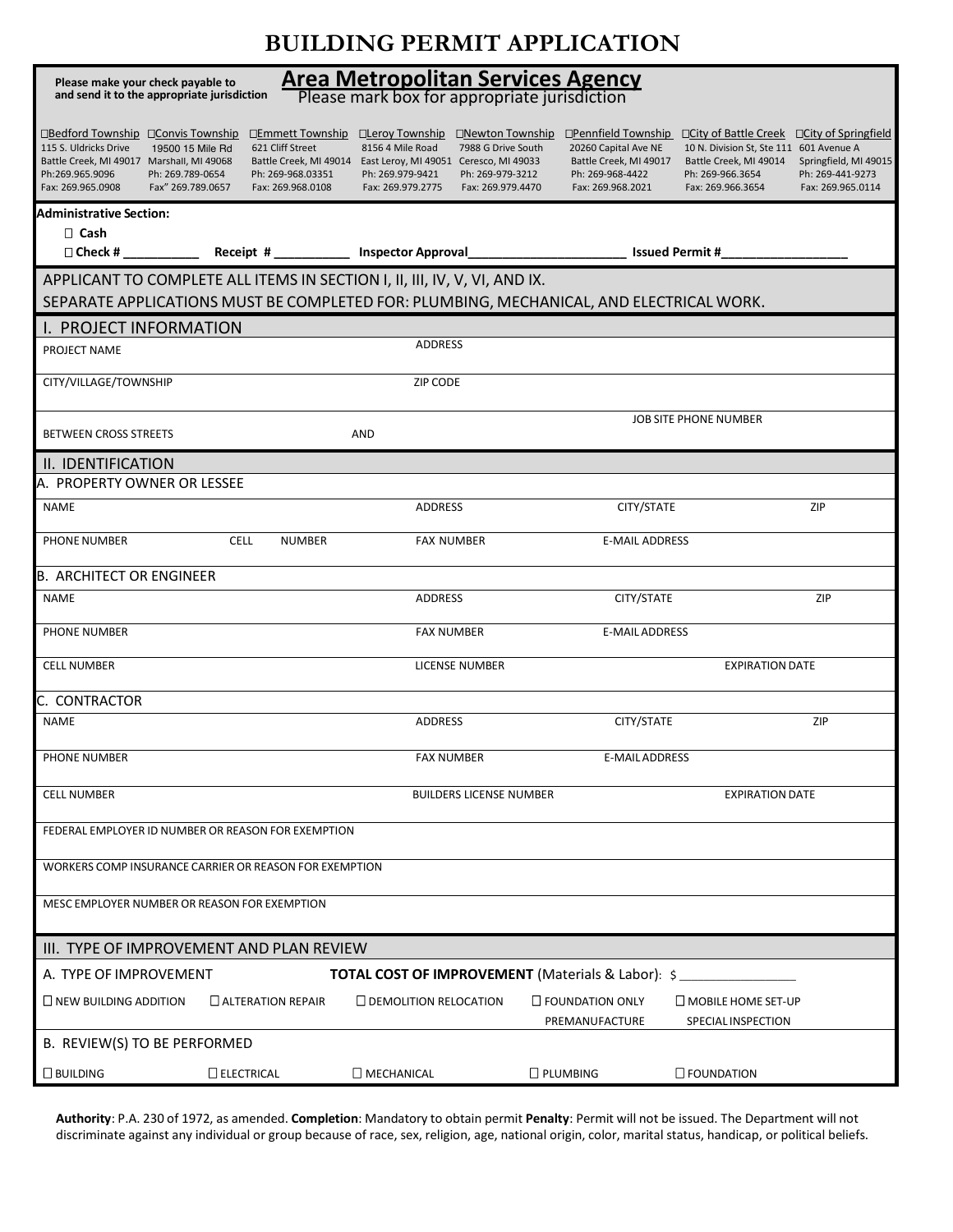| IV. PROPOSED USE OF BUILDING                                                                                                                                                                                                                                                                                                                                                                                                                                                                                                                                                                                                                                                                                                                                                                                                                                                                                                                                                                                                                                                                                                                                                                                                                                                                                                                                                                   |                                |                                |                            |                                        |              |  |  |  |  |
|------------------------------------------------------------------------------------------------------------------------------------------------------------------------------------------------------------------------------------------------------------------------------------------------------------------------------------------------------------------------------------------------------------------------------------------------------------------------------------------------------------------------------------------------------------------------------------------------------------------------------------------------------------------------------------------------------------------------------------------------------------------------------------------------------------------------------------------------------------------------------------------------------------------------------------------------------------------------------------------------------------------------------------------------------------------------------------------------------------------------------------------------------------------------------------------------------------------------------------------------------------------------------------------------------------------------------------------------------------------------------------------------|--------------------------------|--------------------------------|----------------------------|----------------------------------------|--------------|--|--|--|--|
| A. RESIDENTIAL                                                                                                                                                                                                                                                                                                                                                                                                                                                                                                                                                                                                                                                                                                                                                                                                                                                                                                                                                                                                                                                                                                                                                                                                                                                                                                                                                                                 |                                |                                |                            |                                        |              |  |  |  |  |
| <b>D SINGLE FAMILY</b>                                                                                                                                                                                                                                                                                                                                                                                                                                                                                                                                                                                                                                                                                                                                                                                                                                                                                                                                                                                                                                                                                                                                                                                                                                                                                                                                                                         | $\Box$ HOTEL, MOTEL # OF UNITS |                                |                            | $\square$ DETACHED GARAGE              |              |  |  |  |  |
| $\Box$ MULTI- FAMILY # OF UNITS:                                                                                                                                                                                                                                                                                                                                                                                                                                                                                                                                                                                                                                                                                                                                                                                                                                                                                                                                                                                                                                                                                                                                                                                                                                                                                                                                                               |                                | $\Box$ ATTACHED GARAGE         |                            | $\Box$ OTHER                           |              |  |  |  |  |
| <b>B. NON-RESIDENTIAL</b>                                                                                                                                                                                                                                                                                                                                                                                                                                                                                                                                                                                                                                                                                                                                                                                                                                                                                                                                                                                                                                                                                                                                                                                                                                                                                                                                                                      |                                |                                |                            |                                        |              |  |  |  |  |
| <b>LAMUSEMENT</b>                                                                                                                                                                                                                                                                                                                                                                                                                                                                                                                                                                                                                                                                                                                                                                                                                                                                                                                                                                                                                                                                                                                                                                                                                                                                                                                                                                              |                                | $\Box$ SERVICE STATION         |                            | <b>CI SCHOOL, LIBRARY, EDUCATIONAL</b> |              |  |  |  |  |
| CHURCH, RELIGION                                                                                                                                                                                                                                                                                                                                                                                                                                                                                                                                                                                                                                                                                                                                                                                                                                                                                                                                                                                                                                                                                                                                                                                                                                                                                                                                                                               | HOSPITAL, INSTITUTIONAL        |                                |                            | <b>STORE, MERCANTILE</b>               |              |  |  |  |  |
| $\Box$ INDUSTRIAL                                                                                                                                                                                                                                                                                                                                                                                                                                                                                                                                                                                                                                                                                                                                                                                                                                                                                                                                                                                                                                                                                                                                                                                                                                                                                                                                                                              |                                | OFFICE, BANK, PROFESSIONAL     | TANKS, TOWERS              |                                        |              |  |  |  |  |
| $\Box$ PARKING GARAGE                                                                                                                                                                                                                                                                                                                                                                                                                                                                                                                                                                                                                                                                                                                                                                                                                                                                                                                                                                                                                                                                                                                                                                                                                                                                                                                                                                          |                                | $\Box$ PUBLIC UTILITY          |                            | $\Box$ OTHER                           |              |  |  |  |  |
| <b>PROJECT DESCRIPTION - REQUIRED</b>                                                                                                                                                                                                                                                                                                                                                                                                                                                                                                                                                                                                                                                                                                                                                                                                                                                                                                                                                                                                                                                                                                                                                                                                                                                                                                                                                          |                                |                                |                            |                                        |              |  |  |  |  |
| Describe in detail proposed use of building; For example, residential new construction, remodel, expansion, food processing plant, machine shop,<br>laundry building at hospital, elementary school, secondary school, college, parochial school, parking garage for department store, rental office<br>building, office building at industrial plant. If use of existing building is being changed then enter proposed use.                                                                                                                                                                                                                                                                                                                                                                                                                                                                                                                                                                                                                                                                                                                                                                                                                                                                                                                                                                   |                                |                                |                            |                                        |              |  |  |  |  |
|                                                                                                                                                                                                                                                                                                                                                                                                                                                                                                                                                                                                                                                                                                                                                                                                                                                                                                                                                                                                                                                                                                                                                                                                                                                                                                                                                                                                |                                |                                |                            |                                        |              |  |  |  |  |
|                                                                                                                                                                                                                                                                                                                                                                                                                                                                                                                                                                                                                                                                                                                                                                                                                                                                                                                                                                                                                                                                                                                                                                                                                                                                                                                                                                                                |                                |                                |                            |                                        |              |  |  |  |  |
|                                                                                                                                                                                                                                                                                                                                                                                                                                                                                                                                                                                                                                                                                                                                                                                                                                                                                                                                                                                                                                                                                                                                                                                                                                                                                                                                                                                                |                                |                                |                            |                                        |              |  |  |  |  |
|                                                                                                                                                                                                                                                                                                                                                                                                                                                                                                                                                                                                                                                                                                                                                                                                                                                                                                                                                                                                                                                                                                                                                                                                                                                                                                                                                                                                |                                |                                |                            |                                        |              |  |  |  |  |
|                                                                                                                                                                                                                                                                                                                                                                                                                                                                                                                                                                                                                                                                                                                                                                                                                                                                                                                                                                                                                                                                                                                                                                                                                                                                                                                                                                                                |                                |                                |                            |                                        |              |  |  |  |  |
|                                                                                                                                                                                                                                                                                                                                                                                                                                                                                                                                                                                                                                                                                                                                                                                                                                                                                                                                                                                                                                                                                                                                                                                                                                                                                                                                                                                                |                                |                                |                            |                                        |              |  |  |  |  |
| V. SELECTED CHARACTERISTICS OF BUILDING                                                                                                                                                                                                                                                                                                                                                                                                                                                                                                                                                                                                                                                                                                                                                                                                                                                                                                                                                                                                                                                                                                                                                                                                                                                                                                                                                        |                                |                                |                            |                                        |              |  |  |  |  |
| A. PRINCIPAL TYPE OF FRAME                                                                                                                                                                                                                                                                                                                                                                                                                                                                                                                                                                                                                                                                                                                                                                                                                                                                                                                                                                                                                                                                                                                                                                                                                                                                                                                                                                     |                                |                                |                            |                                        |              |  |  |  |  |
| MASONRY, WALL BEARING                                                                                                                                                                                                                                                                                                                                                                                                                                                                                                                                                                                                                                                                                                                                                                                                                                                                                                                                                                                                                                                                                                                                                                                                                                                                                                                                                                          | $\square$ WOOD FRAME           | $\Box$ STRUCTURAL STEEL        | $\Box$ REINFORCED CONCRETE |                                        | $\Box$ OTHER |  |  |  |  |
| <b>B. PRINCIPAL TYPE OF HEATING FUEL</b>                                                                                                                                                                                                                                                                                                                                                                                                                                                                                                                                                                                                                                                                                                                                                                                                                                                                                                                                                                                                                                                                                                                                                                                                                                                                                                                                                       |                                |                                |                            |                                        |              |  |  |  |  |
| $\Box$ GAS                                                                                                                                                                                                                                                                                                                                                                                                                                                                                                                                                                                                                                                                                                                                                                                                                                                                                                                                                                                                                                                                                                                                                                                                                                                                                                                                                                                     | $\Box$ OIL                     | $\Box$ ELECTRICITY             | $\Box$ COAL                |                                        | $\Box$ OTHER |  |  |  |  |
| C. TYPE OF SEWAGE DISPOSAL                                                                                                                                                                                                                                                                                                                                                                                                                                                                                                                                                                                                                                                                                                                                                                                                                                                                                                                                                                                                                                                                                                                                                                                                                                                                                                                                                                     |                                |                                |                            |                                        |              |  |  |  |  |
| $\Box$ PUBLIC SYSTEM                                                                                                                                                                                                                                                                                                                                                                                                                                                                                                                                                                                                                                                                                                                                                                                                                                                                                                                                                                                                                                                                                                                                                                                                                                                                                                                                                                           | □ SEPTIC SYSTEM                |                                |                            | <b>COMMUNITY SYSTEM</b>                |              |  |  |  |  |
| D. TYPE OF WATER SUPPLY                                                                                                                                                                                                                                                                                                                                                                                                                                                                                                                                                                                                                                                                                                                                                                                                                                                                                                                                                                                                                                                                                                                                                                                                                                                                                                                                                                        |                                |                                |                            |                                        |              |  |  |  |  |
| $\Box$ PUBLIC OR SYSTEM                                                                                                                                                                                                                                                                                                                                                                                                                                                                                                                                                                                                                                                                                                                                                                                                                                                                                                                                                                                                                                                                                                                                                                                                                                                                                                                                                                        |                                | $\Box$ PRIVATE WELL OR CISTERN | <b>COMMUNITY SYSTEM</b>    |                                        |              |  |  |  |  |
| E. TYPE OF MECHANICAL                                                                                                                                                                                                                                                                                                                                                                                                                                                                                                                                                                                                                                                                                                                                                                                                                                                                                                                                                                                                                                                                                                                                                                                                                                                                                                                                                                          |                                |                                |                            |                                        |              |  |  |  |  |
| WILL THERE BE AIR CONDITIONING?<br>WILL THERE BE FIRE SUPPRESSION?<br>F. DIMENSIONS / DATA                                                                                                                                                                                                                                                                                                                                                                                                                                                                                                                                                                                                                                                                                                                                                                                                                                                                                                                                                                                                                                                                                                                                                                                                                                                                                                     | $\Box$ YES<br>$\Box$ YES       | $\square$ NO<br>$\square$ NO   |                            |                                        |              |  |  |  |  |
|                                                                                                                                                                                                                                                                                                                                                                                                                                                                                                                                                                                                                                                                                                                                                                                                                                                                                                                                                                                                                                                                                                                                                                                                                                                                                                                                                                                                |                                | <b>FLOOR AREA:</b>             | <b>EXISTING</b>            | <b>ALTERATIONS</b>                     | <b>NEW</b>   |  |  |  |  |
| NUMBER OF STORIES                                                                                                                                                                                                                                                                                                                                                                                                                                                                                                                                                                                                                                                                                                                                                                                                                                                                                                                                                                                                                                                                                                                                                                                                                                                                                                                                                                              |                                | <b>BASEMENT</b>                |                            |                                        |              |  |  |  |  |
| <b>USE GROUP</b>                                                                                                                                                                                                                                                                                                                                                                                                                                                                                                                                                                                                                                                                                                                                                                                                                                                                                                                                                                                                                                                                                                                                                                                                                                                                                                                                                                               |                                | 1ST & 2ND FLOOR                |                            |                                        |              |  |  |  |  |
| <b>CONSTRUCTION TYPE</b>                                                                                                                                                                                                                                                                                                                                                                                                                                                                                                                                                                                                                                                                                                                                                                                                                                                                                                                                                                                                                                                                                                                                                                                                                                                                                                                                                                       |                                | <b>3RD-10TH FLOOR</b>          |                            |                                        |              |  |  |  |  |
| <b>NUMBER OF OCCUPANTS</b>                                                                                                                                                                                                                                                                                                                                                                                                                                                                                                                                                                                                                                                                                                                                                                                                                                                                                                                                                                                                                                                                                                                                                                                                                                                                                                                                                                     |                                | 11TH FLOOR & ABOVE             |                            |                                        |              |  |  |  |  |
|                                                                                                                                                                                                                                                                                                                                                                                                                                                                                                                                                                                                                                                                                                                                                                                                                                                                                                                                                                                                                                                                                                                                                                                                                                                                                                                                                                                                |                                | <b>TOTAL AREA</b>              |                            |                                        |              |  |  |  |  |
| THE PERMIT HOLDER IS REQUIRED TO CALL FOR ALL INSPECTIONS PRIOR TO COVERING CONSTRUCTION WORK. FOUNDATION INSPECTIONS ARE REQUIRED PRIOR TO<br>THE PLACING OF CONCRETE. ROUGH INSPECTION IS REQUIRED BEFORE INSULATION AND INTERIOR CLADDING IS INSTALLED. MASONRY INSPECTION IS REQUIRED<br>BEFORE MASONRY VENEER, BUT AFTER BASE COURSE OF FLASHING AND SHEATHING. FLOOD PLAIN EVALUATION INSPECTION IS REQUIRED IN FLOOD PRONE AREAS<br>UPON PLACEMENT OF LOWEST FLOOR, INCLUDING BASEMENT, PRIOR TO FURTHER VERTICAL CONSTRUCTION. A NEW BUILDING, ADDITION, OR ALTERATION SHALL<br>NOT BE OCCUPIED UNTIL THE BUILDING OFFICIAL HAS ISSUED A CERTIFICATE OF OCCUPANCY. THE PERMIT HOLDER MUST CALL AND REQUEST THE CERTIFICATE AT<br>THE COMPLETION OF THE PROJECT.<br>EXPIRATION OF PERMIT: A PERMIT REMAINS VALID AS LONG AS WORK IS PROGRESSING AND INSPECTIONS ARE REQUESTED AND CONDUCTED. A PERMIT SHALL<br>BECOME INVALID IF THE AUTHORIZED WORK IS NOT COMMENCED WITHIN 180 DAYS AFTER ISSUANCE OF THE PERMIT OR IF THE AUTHORIZED WORK IS SUSPENDED<br>OR ABANDONED FOR A PERIOD OF 180 DAYS AFTER THE TIME OF COMMENCING THE WORK. A PERMIT WILL BE CLOSED WHEN NO INSPECTIONS ARE REQUESTED OR<br>CONDUCTED WITHIN 180 DAYS OF THE DATE OF ISSUANCE OR THE DATE OF A PREVIOUS INSPECTION. CLOSED PERMITS CANNOT BE REFUNDED. THE CHARGE TO RE-<br>OPEN A CLOSED PERMIT IS \$75. |                                |                                |                            |                                        |              |  |  |  |  |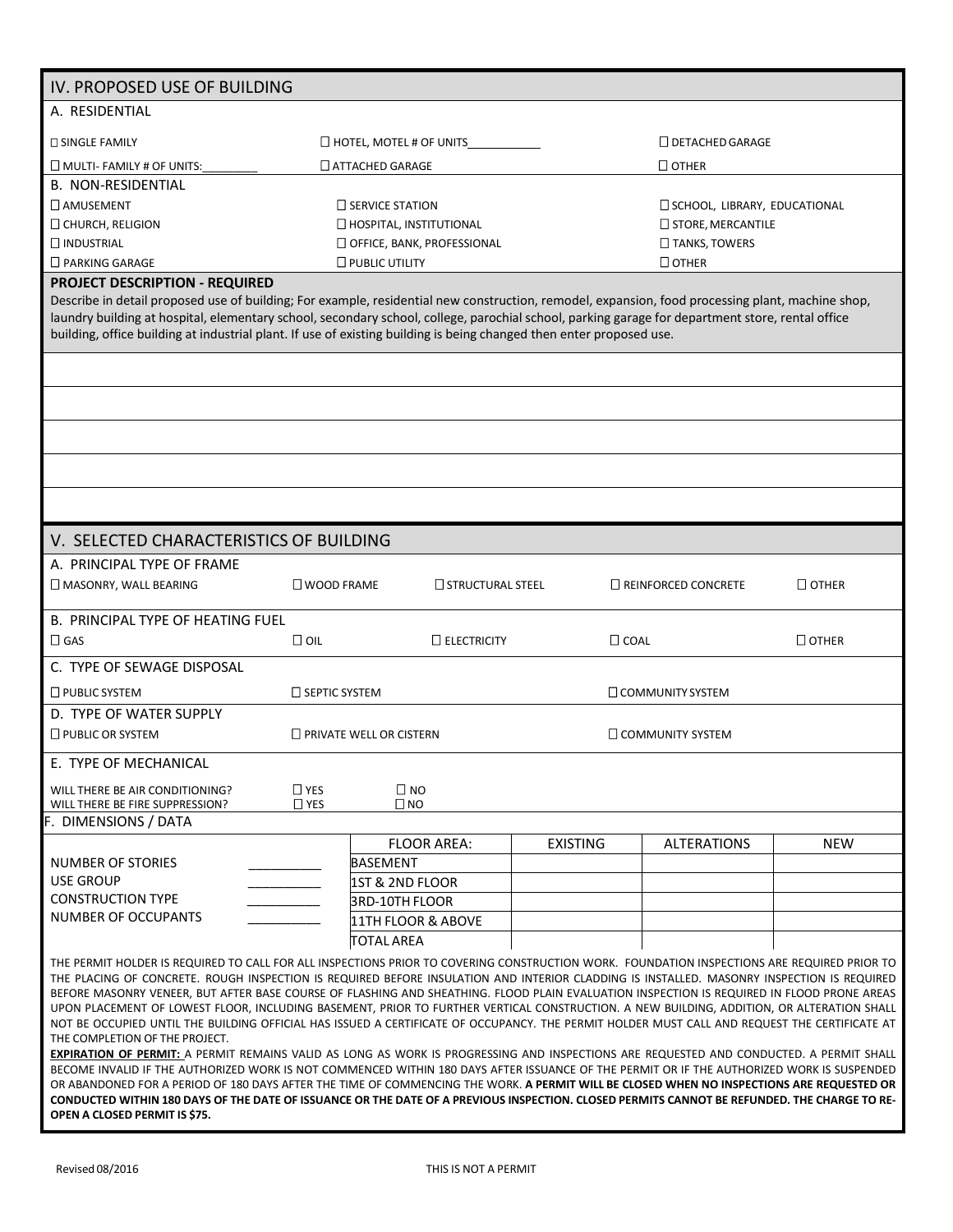| VI. APPLICANT INFORMATION (Contractor or Homeowner)                                                                                                                                                                                                                                                                                                                                                                                                                                                                     |                               |                                 |                                                                                                                                                                                                                                                                        |                    |           |  |  |
|-------------------------------------------------------------------------------------------------------------------------------------------------------------------------------------------------------------------------------------------------------------------------------------------------------------------------------------------------------------------------------------------------------------------------------------------------------------------------------------------------------------------------|-------------------------------|---------------------------------|------------------------------------------------------------------------------------------------------------------------------------------------------------------------------------------------------------------------------------------------------------------------|--------------------|-----------|--|--|
| APPLICANT IS RESPONSIBLE FOR THE PAYMENT OF ALL FEES AND CHARGES APPLICABLE TO THIS APPLICATION AND MUST PROVIDE THE FOLLOWING INFORMATION.                                                                                                                                                                                                                                                                                                                                                                             |                               |                                 |                                                                                                                                                                                                                                                                        |                    |           |  |  |
| <b>NAME</b>                                                                                                                                                                                                                                                                                                                                                                                                                                                                                                             |                               | PHONE NUMBER                    |                                                                                                                                                                                                                                                                        | <b>CELL NUMBER</b> |           |  |  |
| ADDRESS                                                                                                                                                                                                                                                                                                                                                                                                                                                                                                                 |                               | <b>CITY</b>                     |                                                                                                                                                                                                                                                                        | <b>STATE</b>       | ZIP CODE  |  |  |
| SOCIAL SECURITY NUMBER, DRIVER'S LICENSE # or STATE ID #                                                                                                                                                                                                                                                                                                                                                                                                                                                                |                               |                                 |                                                                                                                                                                                                                                                                        | <b>DOB</b>         |           |  |  |
| SECTION 23A OF THE STATE CONSTRUCTION CODE ACT OF 1972, 1972 PA 230, MCL 125.1523A, PROHIBITS A PERSON FROM CONSPIRING TO CIRCUMVENT THE<br>LICENSING REQUIREMENTS OF THIS STATE RELATING TO PERSONS WHO ARE TO PERFORM WORK ON A RESIDENTIAL BUILDING OR A RESIDENTIAL STRUCTURE.<br>VIOLATORS OF SECTION 23A ARE SUBJECTED TO CIVIL FINES.                                                                                                                                                                            |                               |                                 |                                                                                                                                                                                                                                                                        |                    |           |  |  |
| <b>CONTRACTOR CERTIFICATION: I HEREBY CERTIFY THAT THE PROPOSED WORK IS AUTHORIZED BY THE OWNER OF RECORD AND THAT I HAVE BEEN AUTHORIZED BY THE</b><br>OWNER TO MAKE THIS APPLICATION. I AGREE TO CONFORM TO ALL APPLICABLE LAWS OF THE STATE OF MICHIGAN. ALL INFORMATION SUBMITTED ON THIS APPLICATION<br>IS ACCURATE TO THE BEST OF MY KNOWLEDGE. I HEREBY CONSENT TO ENTRY AND INSPECTION OF THE PREMISES BY THE BUILDING DEPARTMENT'S INSPECTOR(S) UNTIL<br>A CERTIFICATE OF OCCUPANCY IS ISSUED FOR THE PROJECT. |                               |                                 |                                                                                                                                                                                                                                                                        |                    |           |  |  |
|                                                                                                                                                                                                                                                                                                                                                                                                                                                                                                                         |                               |                                 |                                                                                                                                                                                                                                                                        |                    |           |  |  |
| HOME OWNER AFFIDAVIT: I HEREBY CERTIFY THAT THE CONSTRUCTION WORK DESCRIBED ON THIS APPLICATION WILL BE CONDUCTED BY THE UNDERSIGNED IN MY<br>SINGLE-FAMILY DWELLING IN WHICH I LIVE OR AM ABOUT TO OCCUPY. I UNDERSTAND PUBLIC ACT 230 OF 1972, AS AMENDED, THE MICHIGAN RESIDENTIAL CODE, AND<br>I ASSUME ALL RESPONSIBILITY FOR OBTAINING ALL NECESSARY INSPECTIONS.<br>HOMEOWNER SIGNATURE: NOTE AND THE SERVICE OF THE SERVICE OF THE SERVICE OF THE SERVICE OF THE SERVICE OF THE S<br><b>PRINT NAME:</b>         |                               |                                 |                                                                                                                                                                                                                                                                        |                    |           |  |  |
| VII. LOCAL GOVERNMENTAL AGENCY TO COMPLETE THIS SECTION                                                                                                                                                                                                                                                                                                                                                                                                                                                                 |                               |                                 |                                                                                                                                                                                                                                                                        |                    |           |  |  |
|                                                                                                                                                                                                                                                                                                                                                                                                                                                                                                                         |                               | ENVIRONMENTAL CONTROL APPROVALS |                                                                                                                                                                                                                                                                        |                    |           |  |  |
|                                                                                                                                                                                                                                                                                                                                                                                                                                                                                                                         | Approval Required?            | APPROVED                        | <b>DATE</b>                                                                                                                                                                                                                                                            | <b>COMMENTS</b>    | SIGNATURE |  |  |
| A - ZONING                                                                                                                                                                                                                                                                                                                                                                                                                                                                                                              | $\Box$ YES $\Box$ NO          |                                 |                                                                                                                                                                                                                                                                        |                    |           |  |  |
| <b>B-FIRE DISTRICT</b>                                                                                                                                                                                                                                                                                                                                                                                                                                                                                                  | $\Box$ YES $\Box$ NO          |                                 |                                                                                                                                                                                                                                                                        |                    |           |  |  |
| <b>C - POLLUTION CONTROL</b>                                                                                                                                                                                                                                                                                                                                                                                                                                                                                            | $\Box$ YES $\Box$ NO          |                                 |                                                                                                                                                                                                                                                                        |                    |           |  |  |
| <b>D - NOISE CONTROL</b>                                                                                                                                                                                                                                                                                                                                                                                                                                                                                                | $\Box$ YES $\Box$ NO          |                                 |                                                                                                                                                                                                                                                                        |                    |           |  |  |
| <b>E - SOIL EROSION</b>                                                                                                                                                                                                                                                                                                                                                                                                                                                                                                 | $\Box$ YES $\Box$ NO          |                                 |                                                                                                                                                                                                                                                                        |                    |           |  |  |
| F - FLOOD ZONE                                                                                                                                                                                                                                                                                                                                                                                                                                                                                                          | $\square$ YES $\square$ NO    |                                 |                                                                                                                                                                                                                                                                        |                    |           |  |  |
| <b>G - WATER SUPPLY</b>                                                                                                                                                                                                                                                                                                                                                                                                                                                                                                 | $\Box$ YES $\Box$ NO          |                                 |                                                                                                                                                                                                                                                                        |                    |           |  |  |
| H - SEPTIC SYSTEM                                                                                                                                                                                                                                                                                                                                                                                                                                                                                                       | $\square$ YES<br>$\square$ NO |                                 |                                                                                                                                                                                                                                                                        |                    |           |  |  |
| <b>I-VARIANCE GRANTED</b>                                                                                                                                                                                                                                                                                                                                                                                                                                                                                               | $\Box$ YES $\Box$ NO          |                                 |                                                                                                                                                                                                                                                                        |                    |           |  |  |
| J-OTHER                                                                                                                                                                                                                                                                                                                                                                                                                                                                                                                 | $\square$ NO<br>$\square$ YES |                                 |                                                                                                                                                                                                                                                                        |                    |           |  |  |
| K-DRIVEWAY PERMIT                                                                                                                                                                                                                                                                                                                                                                                                                                                                                                       | $\Box$ YES $\Box$ NO          |                                 |                                                                                                                                                                                                                                                                        |                    |           |  |  |
| VIII. VALIDATION - FOR DEPARTMENT USE ONLY                                                                                                                                                                                                                                                                                                                                                                                                                                                                              |                               |                                 |                                                                                                                                                                                                                                                                        |                    |           |  |  |
| USE GROUP<br><b>MIXED USE</b><br><b>INCIDENTAL USE</b><br>TYPE OF CONSTRUCTION<br><b>SQUARE FEET</b><br># OF REQUIRED INSPECTIONS<br># OF INCLUDED INSPECTIONS<br>ZONING ADMINISTRATOR'S APPROVAL SIGNATURE<br><b>DATE</b>                                                                                                                                                                                                                                                                                              |                               |                                 | <b>ADMINISTRATIVE FEE</b><br><b>ZONING BASED FEE</b><br><b>ZONING INSPECTION FEE</b><br><b>INSPECTION FEE</b><br><b>BUILDING PLAN REVIEW (PR) FEE</b><br>PLUMBING / ELECTRICAL / MECHANICAL (PR) FEE<br><b>TOTAL</b><br>BUILDING OFFICIAL'S APPROVAL SIGNATURE<br>DATE |                    |           |  |  |
|                                                                                                                                                                                                                                                                                                                                                                                                                                                                                                                         |                               |                                 |                                                                                                                                                                                                                                                                        |                    |           |  |  |